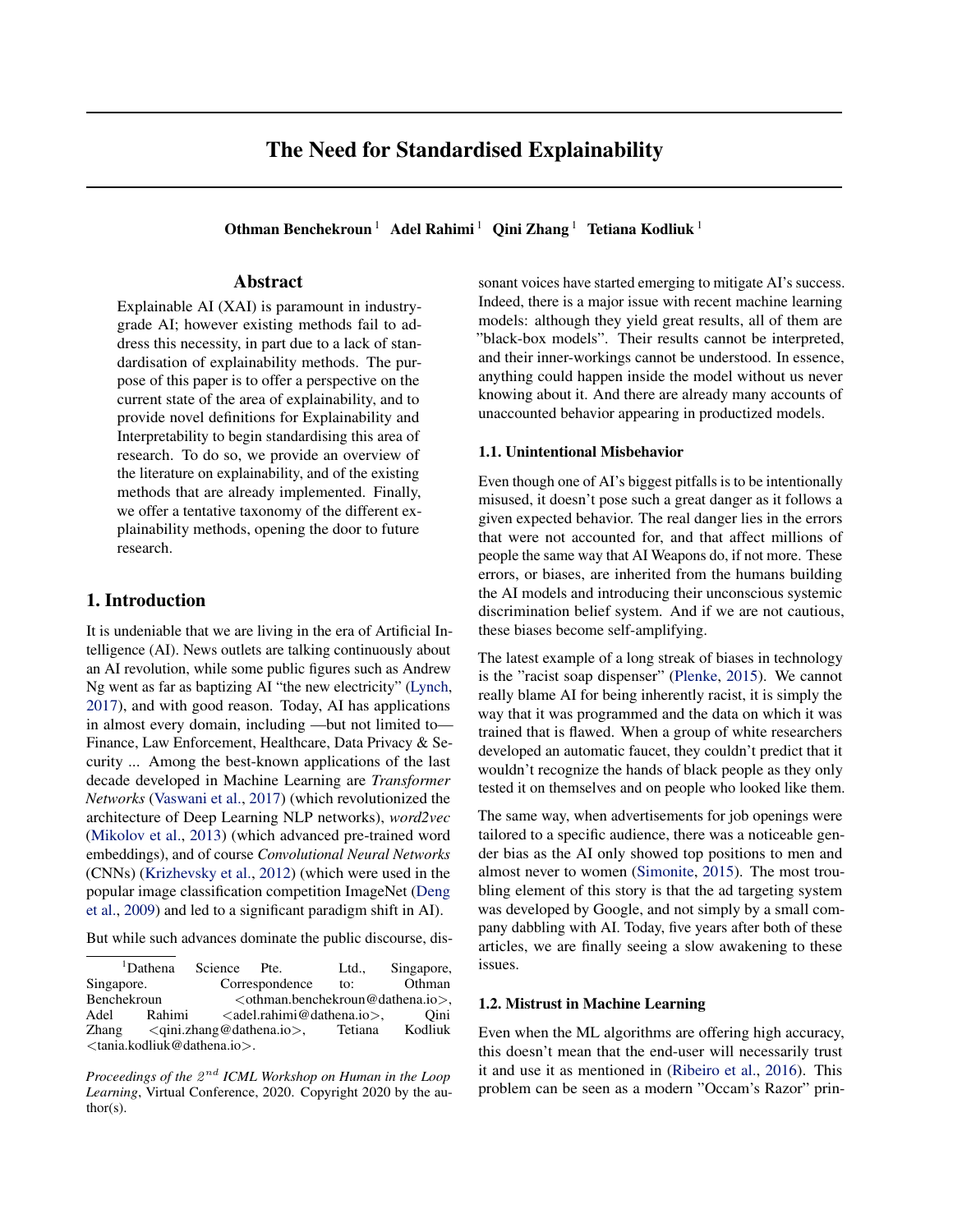ciple where the two conjucts would be the accuracy of a model and its explainability. We can define this paradigm as follows:

Definition 1.1. Given two models with a similar accuracy  $(\pm \varepsilon\%$  with  $\varepsilon$  an arbitrary value depending on the problem solved by the AI models), it is always preferable to choose the most explainable model.

This definition reflects the basis of common ML algorithms. As explained in [\(Goodman & Flaxman,](#page-6-0) [2017\)](#page-6-0), conventional models learn the correlation between the input data and the output without learning the causality.

#### 1.3. Contributions of this Paper

Following the realization that black-box models were dangerous, multiple methods were developed to try to explain them. In this paper, we will first try to give a detailed definition of "Explainable AI" and its main characteristics. We will then go through the main inherently explainable models (white-box or clear-box models), before giving an overview of the current methods that can be used to explain and interpret black-box models. To contextualise better our outline, we will provide visual examples aimed at giving more information on the methods presented. Finally, we will point a critical question on why the current methods fail to address industry-grade explainability and suggest a path to standardisation to address these shortcomings.

## 2. The need for Explainable AI in the industry

There are many reasons that drive the need for Explainable AI (XAI) in research, mostly to avoid the shortcomings mentioned above. However, there are only two main needs that drive the use of XAI in organizations:

- 1. Organizations have to use explainable AI in order to comply with the privacy-related regulations all over the world putting the data subjects back in control of their personal information. Indeed, if we look at GDPR in Europe, at PDPA in Singapore, at CCPA in California or even at LGPD in Brazil, all these laws have one thing in common: in some way, it forces companies to explain to clients/users the inner workings of their algorithms and how specific decisions have been made.
- 2. Organizations want to implement XAI seriously given all the advantages that explainability offers. Not only do organizations gain valuable insights on the behaviour of each of the models they use, they can also build more efficient, profitable and cost-wary AI models. In a global market where consumers are increasingly cautious of how their data is saved and used, actions showing an organization's commitment to transparency through explainability won't go unnoticed.

## 3. Characteristics for Explainable AI

Now that we have outlined why we need explainable AI, the main questions that remain are: how exactly to define explainable AI, and what should be the characteristics of an explainable model. To answer these questions, we have to take a step back and look at the word *explanation* itself. According to the Merriam-Webster dictionary, to explain is *"to make something plain or understandable"* [\(anony](#page-6-0)[mous,](#page-6-0) [2020\)](#page-6-0). According to this definition, an explainable AI should be understandable by the user, which is the opposite of the so-called "black-box models".

Today's explainability framework uses different words to refer to an Artificial Intelligence that is understandable. "Interpretable", "Auditable" and "Explainable" are often used interchangeably, but each one represents a different level of understanding of what happens inside an AI model. Because every explanation needs an interrogation, we define three questions below to understand the differences between these three terms and define them properly:

#### 3.1. Interpretability: "How does the AI model behave?"

Even though this question might seem straight-forward, it is already the first step in understanding what goes on inside the AI model. Indeed, interpretable AI models make it possible to understand why some data points aren't well predicted — and more broadly why the model doesn't behave as expected. There is not yet a formal definition of interpretability in the literature, but researchers have tried to define it as follows in the context of Machine Learning:

Definition 3.1. The interpretability of AI models refers to the condition that allows a user to understand the relationship between the input and the output of the AI models, providing a clear grasp of all resulting data points.

#### 3.2. Auditability: "Does the AI model behave as expected?"

Auditability does not only focus on understanding the current behaviour of the model, but more generally on ensuring that the AI model behaves as expected. It is auditability that allows ensuring that no human biases are introduced in the algorithm being developed, for example through reasoning errors. It is important to note that auditable AI will not eradicate all issues linked to human bias, but it will allow addressing most of them and evaluating the AI models we are building through time to ensure their performance is as expected.

As the field of AI auditing is still new, there is no real framework or methodology to ensure trust in AI models. However, a definition of auditability would be fruitful. We can thus define the most important property of an auditable AI model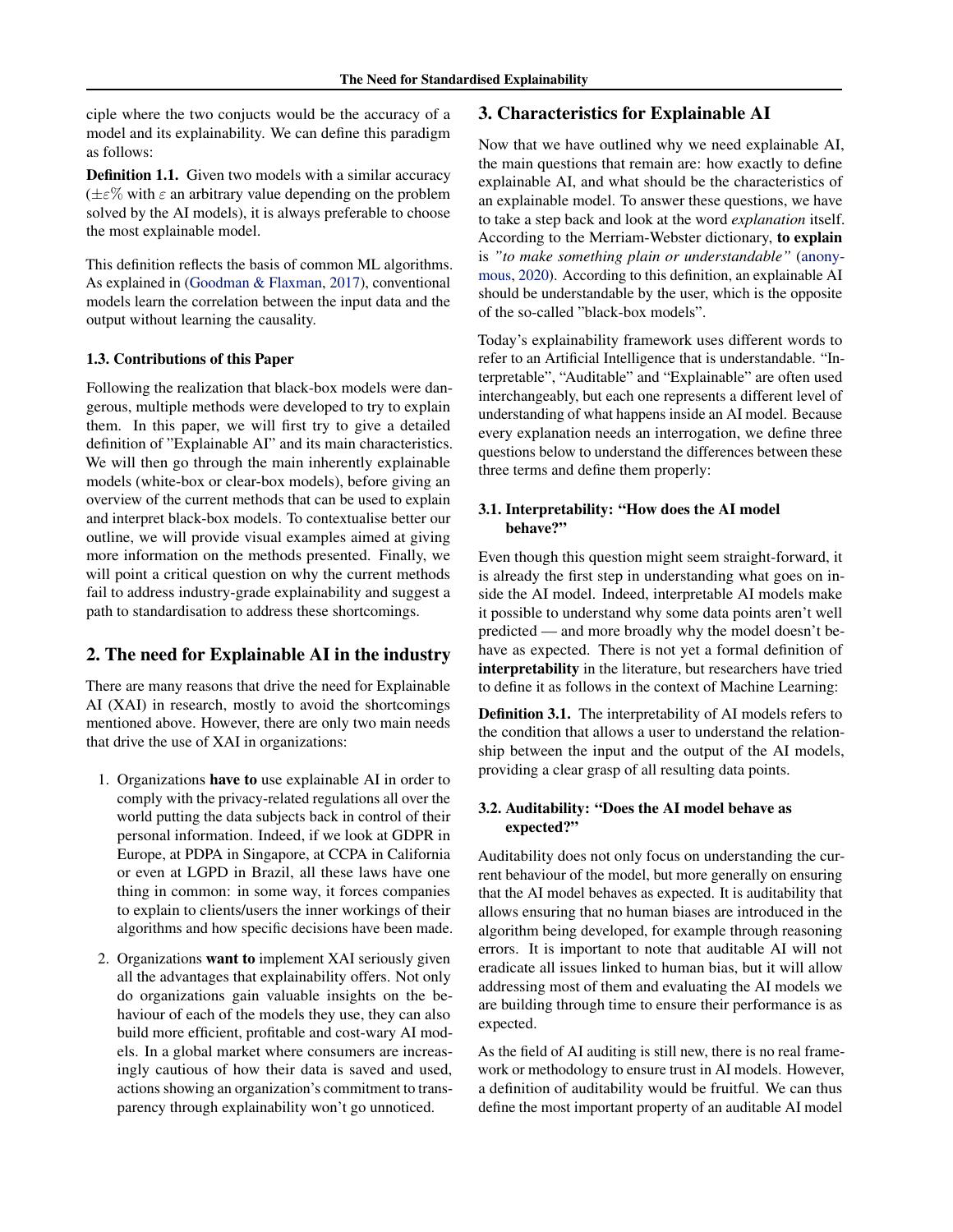as its capacity to answer specific questions auditors might have such as: *"Are there any bugs?"*, *"Are unintentional biases included in the model?"*, *"Does this model have security risks?"* or even *"Is this AI model compliant with a specific data protection regulation?"* [\(Barba,](#page-6-0) [2018\)](#page-6-0).

#### 3.3. Explainability: "How is every decision taken by the AI model?"

Explainability — the main topic of this paper — is the most constraining paradigm allowing to understand the mechanics of the AI model precisely. Indeed, to answer this question we need to show the user how the model's parameters are involved in its decision process, and what these parameters represent as a whole. In this sense, we can define explainability as follows:

Definition 3.2. The explainability of AI models refers to the condition that allows a user to understand decisions made by the model and its subparts through processes before, during, and after the construction of the AI model.

This offers an even more robust assurance than interpretability and auditability that the algorithm behaves as expected as we can dissect every constituting elements and interrogate their choices. Moreover, we provide an all-encompassing answer as we can explain parameters and subparts both separately or together, allowing to give more context to possible unclear or confusing parameters.

## 4. Explainability Methods

After having defined the meaning of *explainability*, the question that needs to be answered is how to actually achieve it and offer a better understanding of what is going on under the hood to the end user. The two main types of explainability presented below are inherent explainability, which consists in using white-box models, and external explainability methods, which are a recourse when it isn't possible to use white-box models.

#### 4.1. Inherently Explainable Models

Several AI models are inherently interpretable and explainable. Inherently explainable AI (IXAI) models are whitebox models that are transparent by design and highlight the main features used for prediction. Using these allows us to get an intuition of why the model has predicted a certain data point belonging to a certain class by looking at the most important parameters taken into account.

#### 4.1.1. DECISION TREES

Decision Trees, also known as Classification And Regression Trees (CART), are supervised predictive models that are named after their tree-like structure. Decisions trees

are built through recursive binning (which can be binary or multiary) where each condition — or partition — is defined as a decision node. Thus, prediction through decision trees can be seen as solving a propositional calculus formula. The main advantage of this architecture is that decision trees are highly interpretable white-boxes.

In the figure 1, we have plotted a decision tree that was trained on the Iris dataset [\(Fisher,](#page-6-0) [1936\)](#page-6-0).



Figure 1. A plotted Decision Tree with its attributes and labels, trained on Iris dataset [\(Fisher,](#page-6-0) [1936\)](#page-6-0)

Decision trees are very inexpensive and extremely fast to build; however they are not robust, and therefore extremely prone to overfitting. For this reason, we prefer to use Random Forests, which are ensemble methods that build on multiple decision trees to output the final prediction. It follows from this that the results are not inherently explainable anymore, even though it is still possible to understand the decisions taken by all its subparts.

#### 4.1.2. LINEAR PREDICTORS

Much like decision trees, linear predictors are supervised predictive models that can be used either to classify data, or more often to predict continuous values from the input variables. The name "Linear Predictor" comes from the fact that the results are given by computing the linear combinations of all input parameters. The explainability of this model comes from the fact that all parameters have associated weights computed during the training phase.

Even though linear predictors are prone to overfitting just like decision trees, the solution to this challenge does not bring less explainability but more. Indeed, using regularization to shrink coefficients allows us to determine which factors (or variables) are the most important in our linear combination.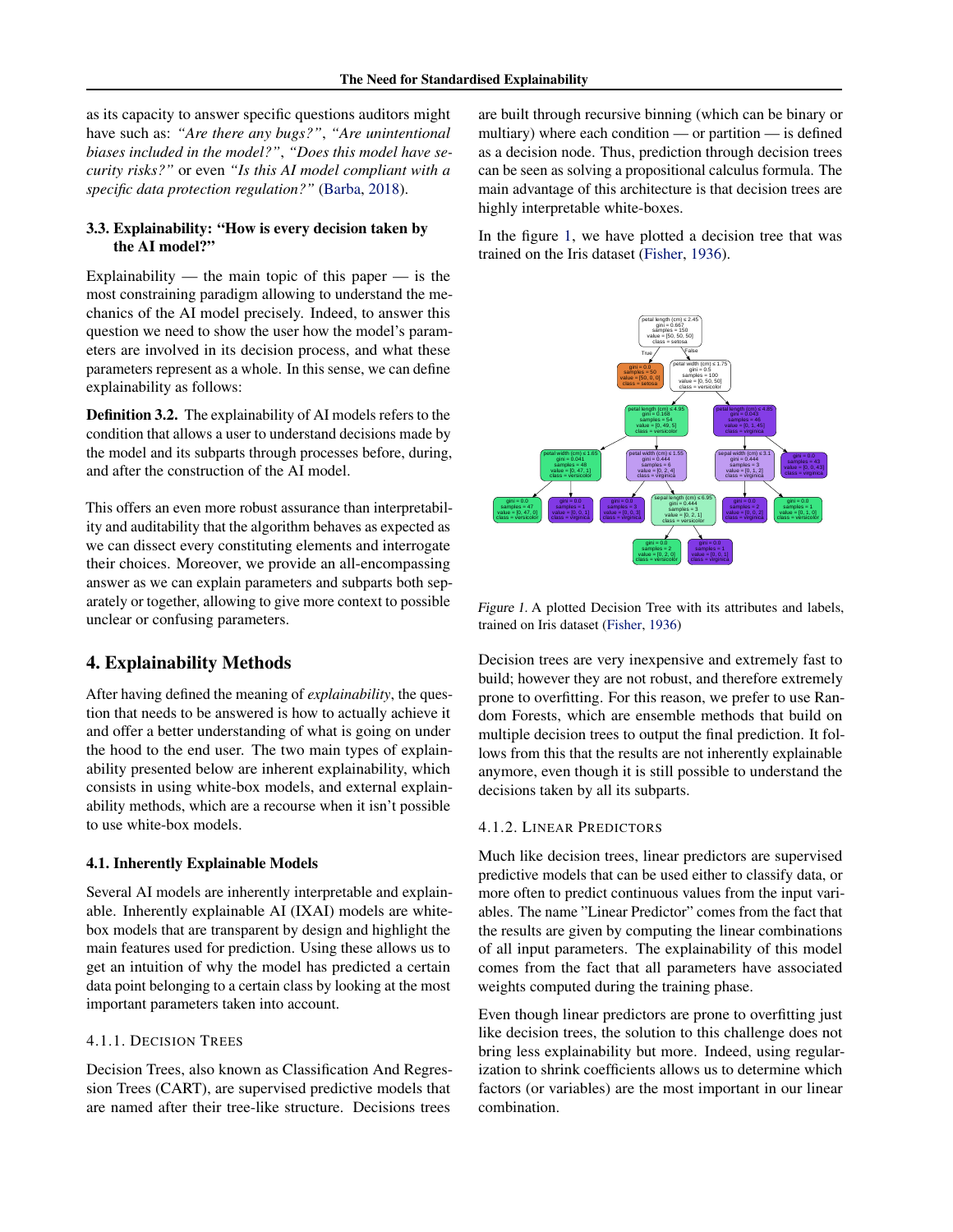#### 4.2. Interpreting Black-box Models

Unfortunately, not all problems are simple enough to be solved by IXAI models and require more complex ML models or Deep Learning (DL) models that aren't so transparent. To provide explainability to these models, multiple methods were created since 2016 to bring understanding to black-box models. Below, we will present chronologically the three methods which have left the biggest impact in the field of XAI.

Some of these methods are based on the idea of "attention", which consists in studying the features which the models "focuses" on (e.g. highlighting the important keywords in a text, or the most important pixels of an image). Another one of the methods outlined below focuses on the importance of features according to the relative contribution of each neuron to this feature.

## 4.2.1. LOCAL INTERPRETABLE MODEL-AGNOSTIC EXPLANATIONS (LIME)

Local interpretable model-agnostic explanations [\(Ribeiro](#page-6-0) [et al.,](#page-6-0)  $2016$ ) — or LIME for short — is an algorithm that explains a complex model by using a linear approximation trained on the same data. The explanations used in LIME are calculated as below:

$$
\xi(x) = \arg\min_{g \in G} L(f, g, \pi_x) + \Omega(g) \tag{1}
$$

We have that:

- 1. f is the model to be explained and  $f(x)$  is the probability of  $x$  belonging to a class, or the probability of  $x$  to belong to each class separately in a multilabel problem—;
- 2.  $q \in G$  is an interpretable classifier that belongs to a class of interpretable classifiers formally defined as G;
- 3.  $\Omega(q)$  is the measure of the complexity of the interpretable solution (e.g. a deep decision tree would be very complex, and thus would have a high  $\Omega(g)$ ; and,
- 4.  $\pi$  is the measure of local fidelity, which is defined as the faithfulness of the interpretable model to the original model in the area of the data point that we are predicting on.

LIME also provides an open-source Python package [\(Ribeiro,](#page-6-0) [2016\)](#page-6-0) that facilitates the use of this method to explain black-box models. This Python library includes extraction of the top input features as well as their visualization. Following the examples provided on the library's

repository, we use a document extracted from the "20 newsgroups" dataset [\(Lang,](#page-6-0) [1995\)](#page-6-0) to showcase LIME's different explainability capabilities.

For instance, getting top features from a document in the "20 newsgroups" for a document would result in:

```
('Celebrate', 0.0037133567817147738)
('Assumption', 0.0036240994429636965)
('Orthodox', 0.00359829342658496)
```
The LIME library also includes visualizations of the results, such as the probability distribution of the output label:



Figure 2. An example of Probability Visualization from LIME

Finally, LIME also provides a visualization of the original text with the most important terms highlighted in order to show the words influencing the prediction of a a class.

#### Text with highlighted words

Heck, I remember reading a quote of Luther as something like: "Jews should be shot like deer." And of course much Catholic doctrine for centuries was extremely anti-Semitic.

Figure 3. An example of Word Highlighting Visualization from LIME

#### 4.2.2. DEEP LEARNING IMPORTANT FEATURES (DEEPLIFT)

Deep Learning Important FeaTures [\(Shrikumar et al.,](#page-6-0) [2017\)](#page-6-0) — or DeepLift for short — is an explainability method based on an intuitive approach: the difference between the reference activation of a neuron and its activation with a modified input feature provides a good estimate of its contribution into the overall neural network. Let us take the example of a simple ReLU function for the sake of illustration. When the input of the function is  $1$  —i.e.  $x = 1$ —, the output will be  $ReLU(1) = 1$ . If we change the input to  $x' = -1$ , the output will be  $ReLU(x') = 0$ . However as  $(\forall z < 0)$ :  $ReLu(z) = 0$ , this information is not significant.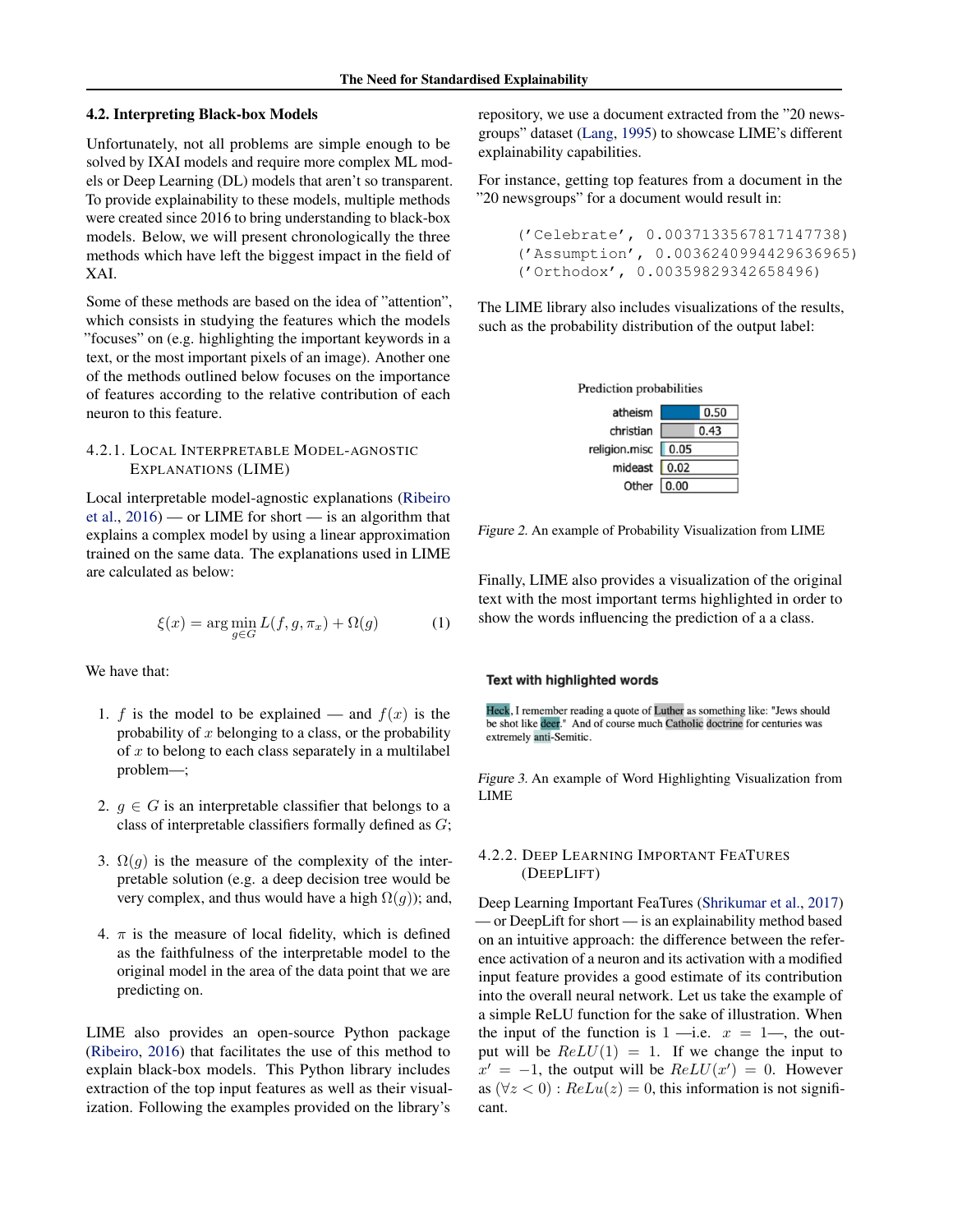To solve this inconsistency and focus on the infinitesimal input change from the baseline driving an output change from the baseline, DeepLift integrated gradients [\(Sundararajan](#page-6-0) [et al.,](#page-6-0) [2017\)](#page-6-0). To calculate the gradient through the chain rule —or *slope* as defined in [\(Shrikumar et al.,](#page-6-0) [2017\)](#page-6-0)—, DeepLift redefines the gradient as  $grad(F) = \frac{\Delta F}{\Delta x}$  for function F and a given input  $x$ . Using this method, we can compute the contribution scores in a single backpropagation through the network.

#### 4.2.3. SHAPLEY ADDITIVE EXPLANATION (SHAP)

SHapley Additive exPlanation [\(Lundberg et al.,](#page-6-0) [2018\)](#page-6-0) — or SHAP for short — is an approach based on Shapley values used to determine feature attributions in game theory. Much like LIME, SHAP belongs to a class of explanation methods defined as *additive feature attribution methods* as they are of the form:

$$
g(z') = \phi_0 + \sum_{j=1}^{M} \phi_j z'_j
$$
 (2)

We have that:

- 1. g is the model to be explained;
- 2. M is the number of input features;
- 3.  $z' \in \{0,1\}^M$  is the coalition vector (i.e. the vector presenting all observed features); and,
- 4.  $\phi_j \in \mathbb{R}$  is the weight of contributing feature j.

This method builds a local approximation model as a linear combination of original features with an arbitrary input value. While LIME builds the local model by fitting a linear regression, SHAP computes the weight of each feature by leveraging the Shapley values —which gives its name to this method. As outlined in the paper, the feature attributions generated by SHAP are "consistent and locally accurate attribution values" [\(Lundberg et al.,](#page-6-0) [2018\)](#page-6-0).

On top of outputting a series of feature attributions, SHAP also allows to visualize these features. Below is an example visualization of the feature attributions computed through SHAP of the document previously used to view the results provided by LIME:

We see that the word "*different*" is the most significant signal word used by the SHAP model, contributing most to the class *misc (miscellaneous)* predictions. The word "*religion*" on the other is the third biggest signal word used by the SHAP model, and contributes mostly to the classes *misc* and *christian*. It also tends to have a negative signal for all the other class as it is unlikely to see the word "*religion*" appearing in a document about *atheism* for example.



Figure 4. An example of Probability Visualization from SHAP

## 5. Tentative Taxonomy

Following the above outline of the most widely-used methods for explainability, we can summarize them into three main categories which span across the whole cycle of modelling:

- 1. Pre-modelling explainability, which focuses on the study of the input;
- 2. Modelling explainability, which focuses on the inner workings of the model – especially its mathematical aspect; and,
- 3. Post-modelling explainability, which focuses on model approximation and results reporting.

## 5.1. Pre-modelling Explainability: Data-Dependent Methods

The most rudimentary explainability method is data description and data analysis. Studying the input by plotting the data distribution, analysing the different classes, and even showing word tokens and class labels in the case of NLP, can all be used to explain the input data. Even though data exploration does not directly explain a model, it helps the user to understand some of the model's behaviors. For instance, knowing that the dataset is imbalanced can help understand why the classification performance is poor on some —underrepresented— labels.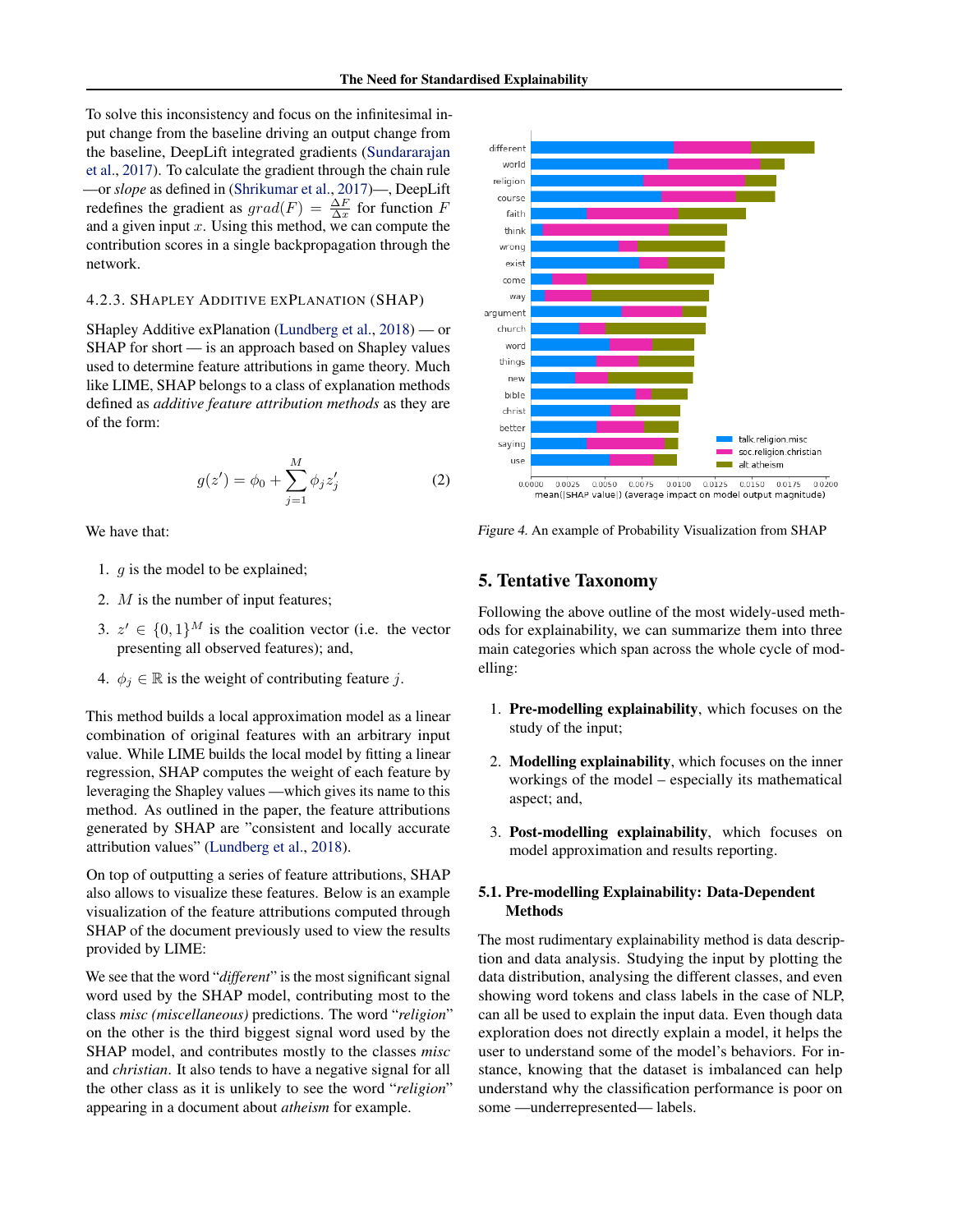Pre-modelling explainability also takes into account methods that rely on data perturbation to explain the inner workings of a model. DeepLift is one of such methods which compares the contribution of neurons between a baseline and the data point we want to explain to determine which features are the most significant in the final prediction.

## 5.2. Modelling Explainability: Model Explanation Methods

As the name suggests, model explanation methods rely on the model itself — rather than relying on the data — to provide understanding to the end-user. Such methods are inherently explainable models themselves, which are selfexplanatory thanks to the presence of a human-fathomable number of explicitly defined parameters. Because DL models are black-boxes, they can only be explained through their sensitivity to the input (pre-modelling explainability) or through an approximation of their behavior (post-modelling explainability).

## 5.3. Post-Modelling Explainability: Approximation Methods

Approximation methods rely on the construction of proxy models which approximate the local behavior of a black-box model for a given input space. The main property of such proxy models is their inherent explainability as well as their faithfulness to the original model to be able to extrapolate its behavior. LIME and SHAP belong to this class of models which are used to explain a model after it was built and trained.

## 6. Future Works

This paper aims to introduce a new perspective on the explainability field by explaining its necessity in the industry and not only in research. However, this paper only scratches the surface of this fast-growing field. Some of the interesting interesting that can follow this article include:

- a more comprehensive taxonomy allowing to have an established standard to refer to;
- a standardisation of the explainability framework, which is critical for researchers; and,
- an analysis of the explainability to complexity ratio of each explainability method, as well as the possible links between performance, complexity and explainability of widely used ML models.

As we have seen throughout this paper, there are multiple ways to explain ML models and algorithms; nonetheless, there is currently no standardised method to measure models' explainability. Indeed, only human judges can say if a model is explainable or not as the target of XAI is then —human— end-user. Relying only on this opinion is too subjective as it can vary widely from person to person. A model that is explainable for a user might not be explainable to another person.

Another reason why explainability standardisation is paramount is industry-grade AI, which needs to be safe for the end-users. Standards could include questions such as: is this model controllable, is this model auditable, how interpretable is this model, how much is it explainable, ... This is very useful for the developers who will implement such models either by training them by themselves or by creating MaaS (Model as a Service) models.

## 7. Conclusion

Through this paper, we have defined the meaning of AI explainability and established its importance for the construction of trust-worthy and intentional Machine Learning models. We have also introduced the most widely-used explainability methods to contextualize this explanation and offer an overview to data scientists in the industry. This opens the door to a wider adoption of XAI and a systematization of this field; for if we do not drive explainability today, it will be too late tomorrow to correct the wrongs of AI and ensure a safe future where AI is omnipresent.